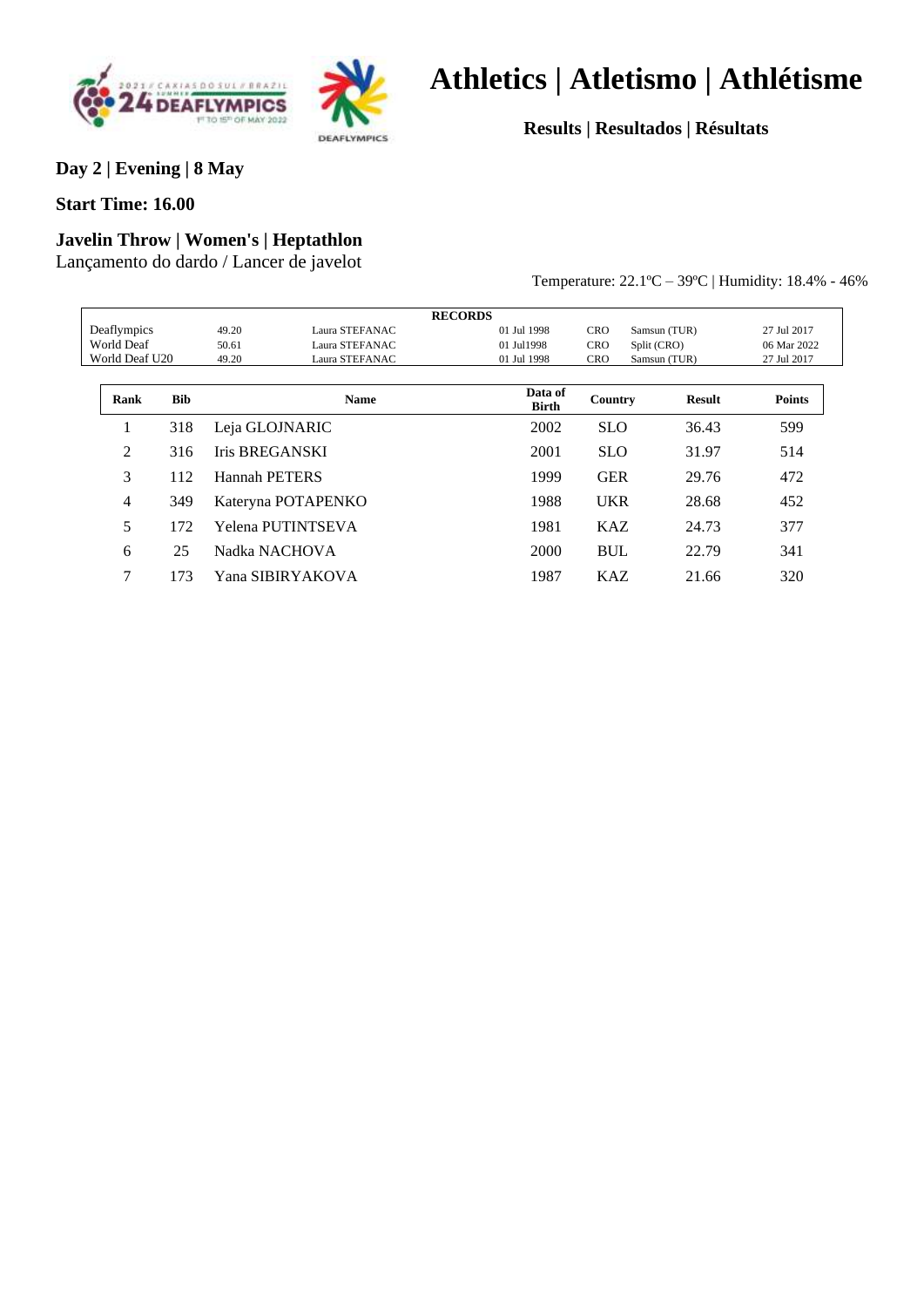



**Results | Resultados | Résultats**

**Day 2 | Evening | 8 May**

#### **Start Time: 16.00**

#### **Shot Put | Women's | Final**

Arremesso do peso | Lancer de poids

Temperature: 21ºC – 16ºC | Humidity: 40% - 58%

|                |            | <b>1 RECORDS</b>            |                         |                            |               |             |
|----------------|------------|-----------------------------|-------------------------|----------------------------|---------------|-------------|
| Deaflympics    |            | 15.33<br>Ivana KRISTOFICOVA | 24 May 1990             | Sofia (BUL)<br><b>SVK</b>  |               | 01 Aug 2013 |
| World Deaf     |            | 15.33<br>Ivana KRISTOFICOVA | 24 May 1990             | <b>SVK</b><br>Sofia (BUL)  |               | 01 Aug 2013 |
| World Deaf U20 |            | Ivana KRISTOFICOVA<br>13.71 | 24 May 1990             | <b>SVK</b><br>Taipei (TPE) |               | 08 Sep 2009 |
|                |            |                             |                         |                            |               |             |
| Rank           | <b>Bib</b> | <b>Name</b>                 | Data of<br><b>Birth</b> | Country                    | <b>Result</b> |             |
| 1              | 354        | Natalija URSULENKO          | 1985                    | <b>UKR</b>                 | 14.55         |             |
| 2              | 166        | Olga KHIZHNYAKOVA           | 1994                    | <b>KAZ</b>                 | 12.32         |             |
| 3              | 51         | Daniela PENALOZA COLMENARES | 1993                    | <b>COL</b>                 | 12.07         |             |
| 4              | 321        | Ivana KRISTOFICOVA          | 1990                    | <b>SVK</b>                 | 11.89         |             |
| 5              | 340        | Rymma FILIMOSHKINA          | 1986                    | <b>UKR</b>                 | 9.07          |             |
| $-1$           | 74         | Roxana QUESADA PEREZ        | 2002                    | <b>CUB</b>                 | <b>DNS</b>    |             |
| $-1$           | 264        | Dumebi ONYEMA               | 1995                    | <b>NGR</b>                 | <b>DNS</b>    |             |
| $-1$           | 33         | <b>Bibiche MESSE</b>        | 1991                    | <b>CMR</b>                 | <b>DNS</b>    |             |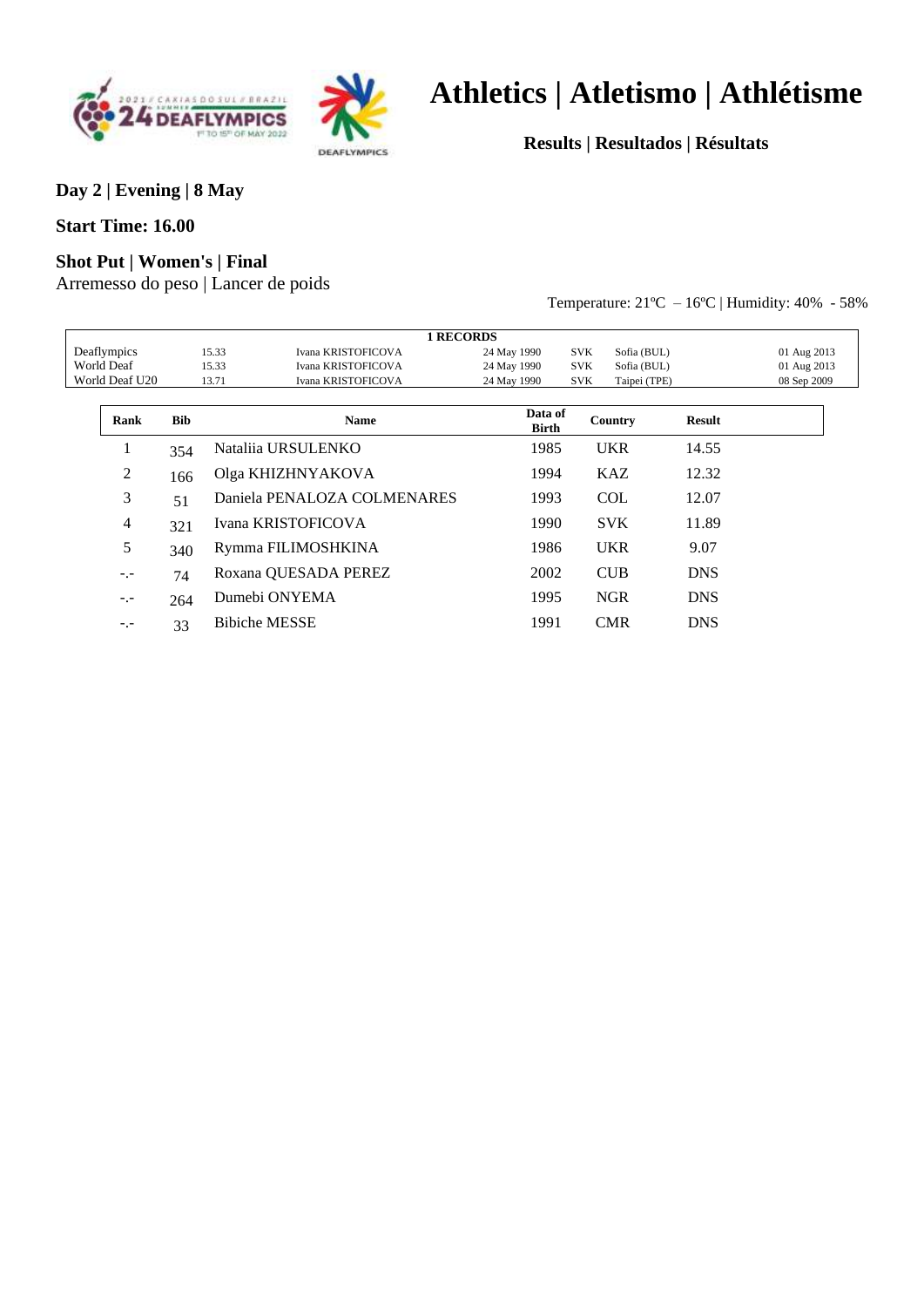



**Results | Resultados | Résultats**

**Day 2 | Evening | 8 May**

**Start Time: 16.20**

#### **Pole Vault | Women's | Final**

Salto com | Saut t à la perche

Temperature: 26.7ºC – 18.3C | Humidity: 20% - 23%

|                |     |                 |                   | <b>RECORDS</b>   |            |               |             |
|----------------|-----|-----------------|-------------------|------------------|------------|---------------|-------------|
| Deaflympics    |     | 3.45            | Maria NECHAEVA    | 14 Dec 1982      | <b>RUS</b> | Samsun (TUR)  | 23 Jul 2017 |
| World Deaf     |     | 3.45            | Maria NECHAEVA    | 14 Dec 1982      | <b>RUS</b> | Samsun (TUR)  | 23 Jul 2017 |
| World Deaf U20 |     | 3.00            | Sou SATO          | 16 Sep 1995      | <b>JPN</b> | Sofia (BUL)   | 30 Jul 2013 |
| Rank           | Bib |                 | <b>Name</b>       | Data of<br>Birth | Country    | <b>Result</b> |             |
| T              | 103 | Marie RIVEREAU  |                   | 1994             | <b>FRA</b> | 4.00          | WR/WDR      |
| 2              | 123 | Nikoleta CHIONI |                   | 1989             | <b>GRE</b> | 3.20          |             |
| 3              | 154 | Nagi SUEYOSHI   |                   | 2004             | <b>JPN</b> | 3.05          |             |
| 4              | 57  | Ling-Qi JIAN    |                   | 1990             | <b>TPE</b> | 2.90          |             |
| 5              | 153 | Sou SATO        |                   | 1995             | <b>JPN</b> | 2.80          |             |
| 6              | 157 |                 | Kanako TAKIZAWA   | 1999             | <b>JPN</b> | 2.20          |             |
| $- - -$        | 172 |                 | Yelena PUTINTSEVA | 1981             | KAZ        | <b>NM</b>     |             |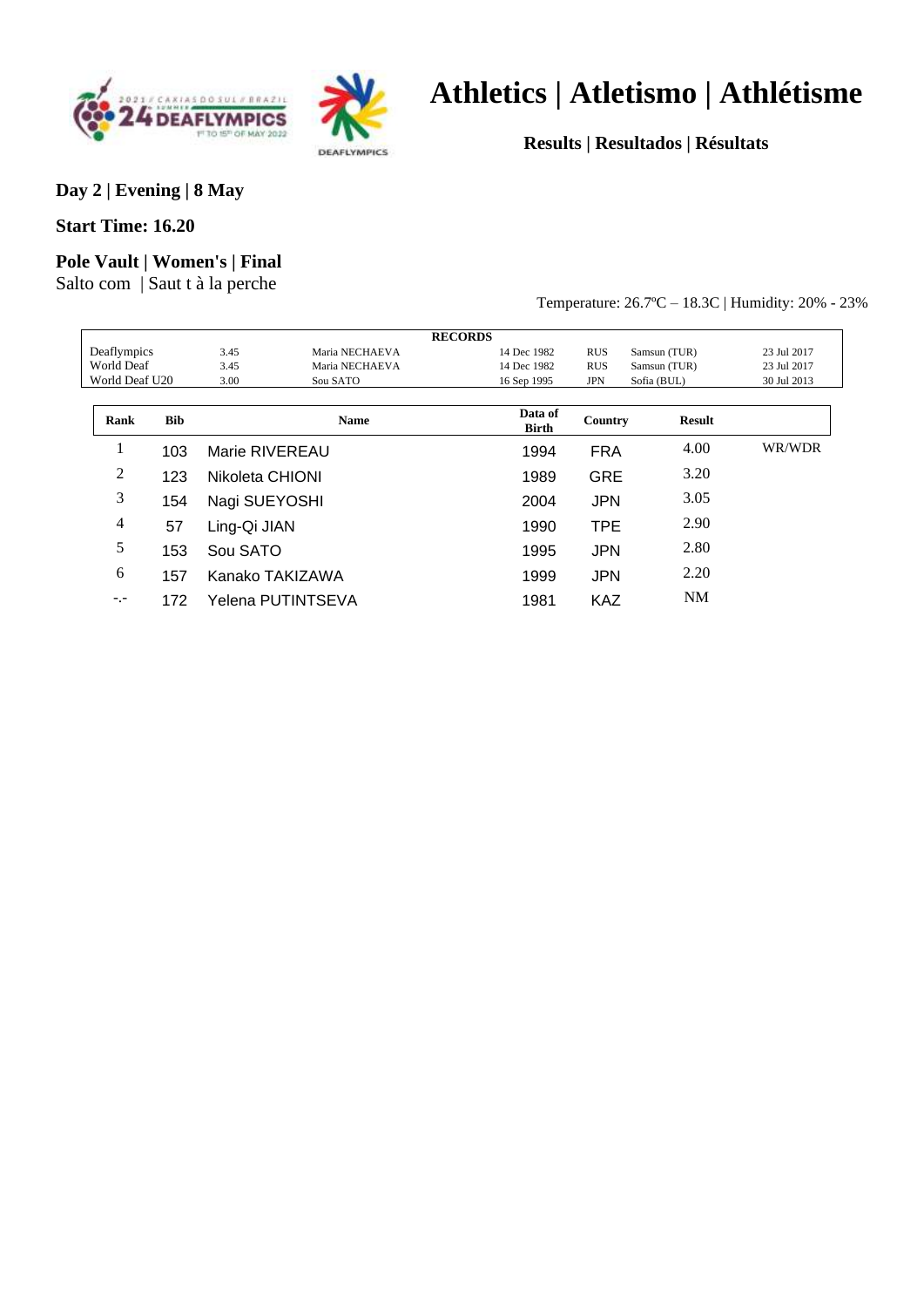



**Results | Resultados | Résultats**

**Day 2 | Evening | 8 May**

#### **Start Time: 17.30**

#### **Javelin Throw | Men's | Final**

Lançamento do dardo / Lancer de javelot

Temperature: 12.4ºC – 15ºC | Humidity: 71% - 85%

|                |                |               |                           | <b>RECORDS</b>          |            |                 |             |
|----------------|----------------|---------------|---------------------------|-------------------------|------------|-----------------|-------------|
| Deaflympics    |                | 73.47         | <b>Jesus GARCIA ABREU</b> | 23 Sep 1981             | <b>VEN</b> | Taipei (TPE)    | 13 Sep 2009 |
| World Deaf     |                | 73.47         | <b>Jesus GARCIA ABREU</b> | 23 Sep 1981             | <b>VEN</b> | Taipei (TPE)    | 13 Sep 2009 |
| World Deaf U20 |                | 62.57         | Theodor THOR              | 07 Oct 1993             | <b>SWE</b> | Stockholm (SWE) | 21 May 2011 |
|                |                |               |                           |                         |            |                 |             |
| Rank           | <b>Bib</b>     |               | <b>Name</b>               | Data of<br><b>Birth</b> | Country    | <b>Result</b>   |             |
| 1              | 142            |               | Matteo MASETTI            | 1996                    | <b>ITA</b> | 60.59           |             |
| 2              | 285            |               | Tomasz ROZUMCZYK          | 1989                    | <b>POL</b> | 57.74           |             |
| 3              | 188            |               | Kelvin KIPKOGEI           | 1998                    | <b>KEN</b> | 51.30           |             |
| 4              | 228            | Young PARK    |                           | 1982                    | <b>KOR</b> | 49.68           |             |
| 5              | 205            | Stephen OKOTH |                           | 1992                    | <b>KEN</b> | 48.28           |             |
| 6              | 167            |               | Nursultan KULDEYEV        | 1996                    | <b>KAZ</b> | 43.35           |             |
| 7              | $\overline{7}$ | Cain ARUFE    |                           | 2001                    | ARG        | 43.03           |             |
| 8              | 304            | Alawi ALRADHI |                           | 1989                    | <b>KSA</b> | 38.51           |             |
| 9              | 301            |               | Nawaf ALNAJAWI            | 1999                    | <b>KSA</b> | 28.72           |             |
| 10             | 20             | Jonas PETRY   |                           | 1986                    | <b>BRA</b> | 27.45           |             |
| $-1$           | 40             |               | Dongmeza YEMELE           | 1982                    | <b>CMR</b> | <b>DNS</b>      |             |
| $-1 -$         | 69             |               | Yoandi GONZALEZ ALFONSO   | 1989                    | <b>CUB</b> | <b>DNS</b>      |             |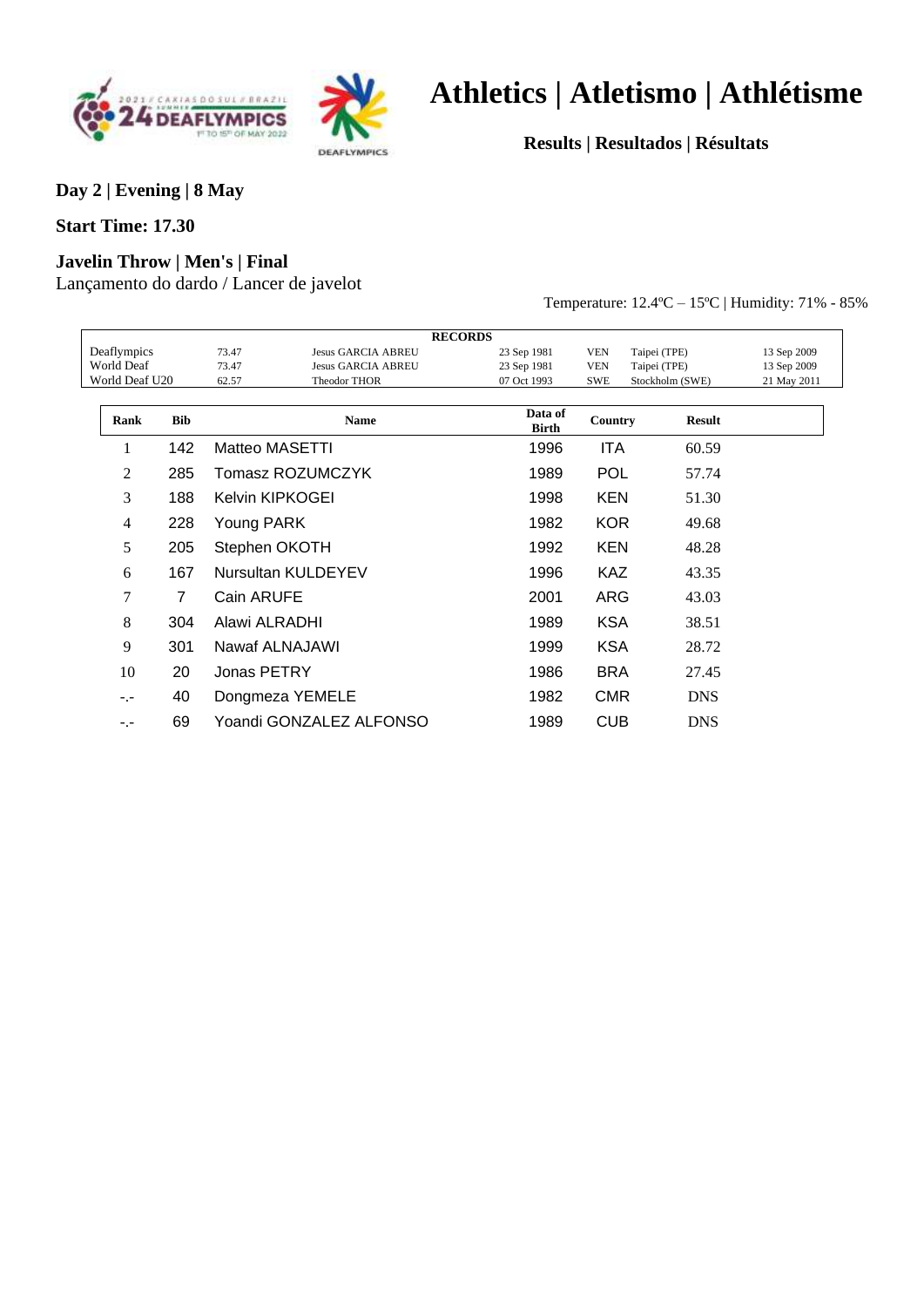



**Results | Resultados | Résultats**

#### **Day 2 | Evening | 8 May**

**Start Time: 17.00**

#### **100m | Women´s | Final**

100m rasos | 100m

#### Temperature: 15.4ºC | Humidity: 61%

|                |       |        |                              | <b>RECORDS</b> |     |             |             |
|----------------|-------|--------|------------------------------|----------------|-----|-------------|-------------|
|                |       |        |                              |                |     |             |             |
| Deaflympics    | 11.71 | $+1.7$ | <b>Suslaidy GIRAT RIVERO</b> | 19 Aug 1987    | CUB | Sofia (BUL) | 31 Jul 2013 |
| World Deaf     | 11.71 | $+1.7$ | Suslaidy GIRAT RIVERO        | 19 Aug 1987    | CUB | Sofia (BUL) | 31 Jul 2013 |
| World Deaf U20 | 12.23 | $+1.7$ | Bervl WAMIRA                 | 20 Jun 1995    | KEN | Sofia (BUL) | 31 Jul 2013 |
|                |       |        |                              |                |     |             |             |

#### **Wind: - 0.2**m/s

| Rank | <b>Bib</b> | <b>Name</b>                  | Data of<br><b>Birth</b> | Country    | Lane           | <b>Reaction</b><br>Time | <b>Result</b> |  |
|------|------------|------------------------------|-------------------------|------------|----------------|-------------------------|---------------|--|
|      | 101        | Pamera LOSANGE               | 2002                    | <b>FRA</b> | 3              |                         | 11.81         |  |
| 2    | 68         | <b>Suslaidy GIRAT RIVERO</b> | 1987                    | <b>CUB</b> | 5              |                         | 12.29         |  |
| 3    | 56         | Le HSU                       | 2003                    | <b>TPE</b> | 4              |                         | 12.31         |  |
| 4    | 359        | Oceana BROWN                 | 2004                    | <b>USA</b> | 6              |                         | 12.31         |  |
| 5    | 254        | Elaine DEN EXTER             | 1997                    | <b>NED</b> | 7              |                         | 12.39         |  |
| 6    | 215        | <b>Beryl WAMIRA</b>          | 1995                    | <b>KEN</b> | $\overline{2}$ |                         | 12.45         |  |
| 7    | 330        | Aysun AKAY                   | 1994                    | <b>TUR</b> | 8              |                         | 12.50         |  |
| 8    | 12         | <b>Flore STAPPERS</b>        | 1995                    | <b>BEL</b> |                |                         | 12.59         |  |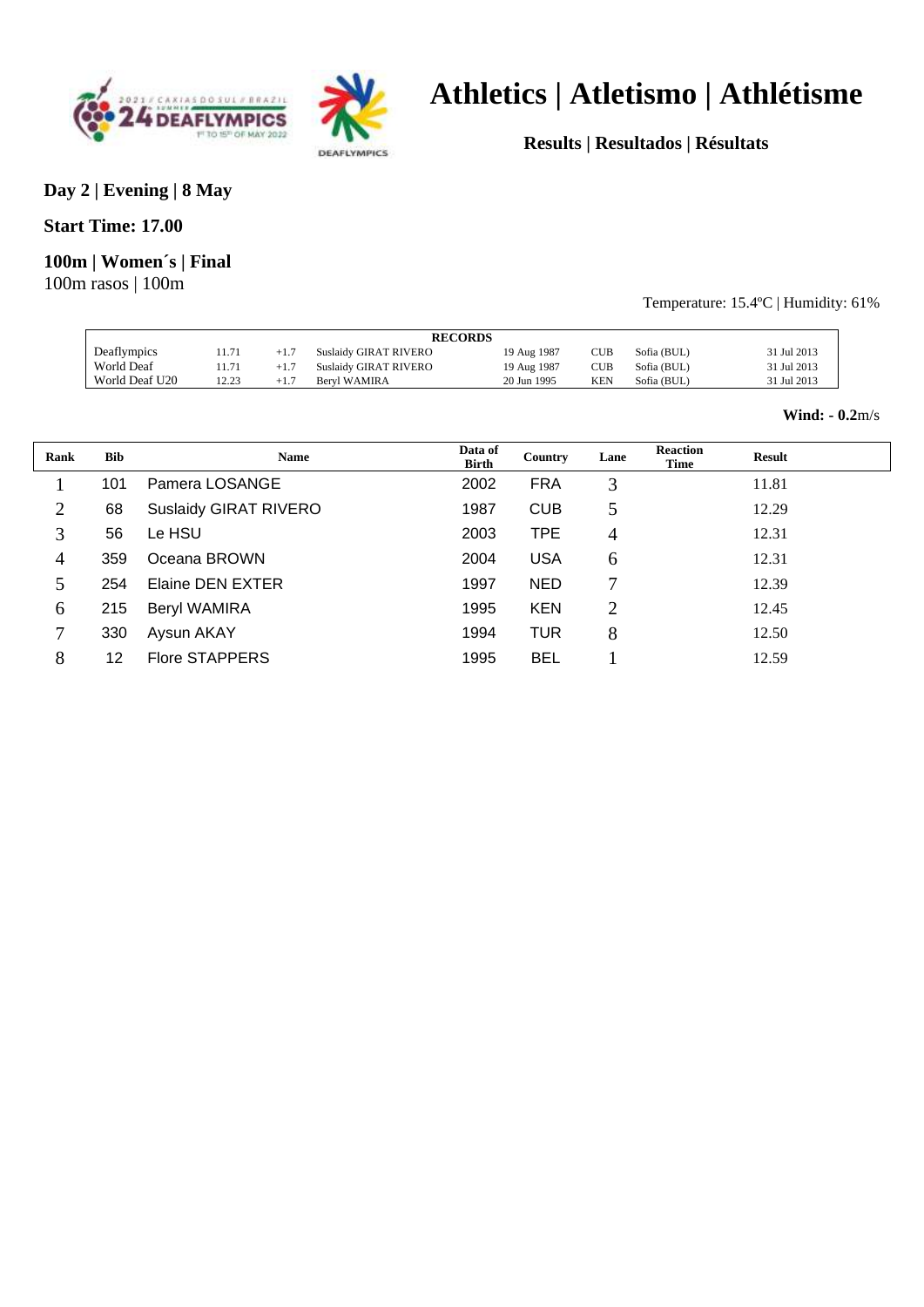



**Results | Resultados | Résultats**

#### **Day 2 | Evening | 8 May**

#### **Start Time: 17.20**

#### **100m | Men´s | Final**

100m rasos | 100m

#### Temperature: 13.7ºC | Humidity: 72%

|                |       |           |                    | <b>RECORDS</b> |            |                  |             |
|----------------|-------|-----------|--------------------|----------------|------------|------------------|-------------|
| Deaflympics    | 10.61 |           | JR. Wendell GASKIN | 07 Jan 1973    | <b>USA</b> | Copenhagen (DEN) | 20 Jul 1997 |
| World Deaf     | 10.21 |           | JR. Wendell GASKIN | 07 Jan 1973    | <b>USA</b> | San Jose (USA)   | 01 Jun 1996 |
| World Deaf U20 | 10.83 | $^{+1.9}$ | Simon SHARAPO      | 30 Jul 2001    | SWE        | Linkoping (SWE)  | 22 Aug 2020 |

#### **Wind: 0.2**m/s

| Rank | <b>Bib</b> | <b>Name</b>           | Data of<br><b>Birth</b> | Country    | Lane           | <b>Reaction</b><br><b>Time</b> | <b>Result</b> |  |
|------|------------|-----------------------|-------------------------|------------|----------------|--------------------------------|---------------|--|
|      | 152        | Takuma SASAKI         | 1993                    | <b>JPN</b> | 5              |                                | 10.75         |  |
| 2    | 42         | Gian ANDRADE MOSQUERA | 1998                    | <b>COL</b> | 7              |                                | 10.77         |  |
| 3    | 348        | Mykola NOSENKO        | 1990                    | <b>UKR</b> | 6              |                                | 10.79         |  |
| 4    | 356        | Dmytro VYSHYNSKYI     | 1996                    | <b>UKR</b> |                |                                | 10.81         |  |
| 5    | 223        | Hyeokjun GONG         | 1997                    | <b>KOR</b> | 4              |                                | 10.89         |  |
| 6    | 320        | Rastislav JELINEK     | 2001                    | <b>SVK</b> | 8              |                                | 10.94         |  |
| 7    | 158        | Maki YAMADA           | 1997                    | <b>JPN</b> | 3              |                                | 10.95         |  |
| 8    | 136        | Hashem YADEGARI       | 1992                    | IRI        | $\overline{2}$ |                                | 10.96         |  |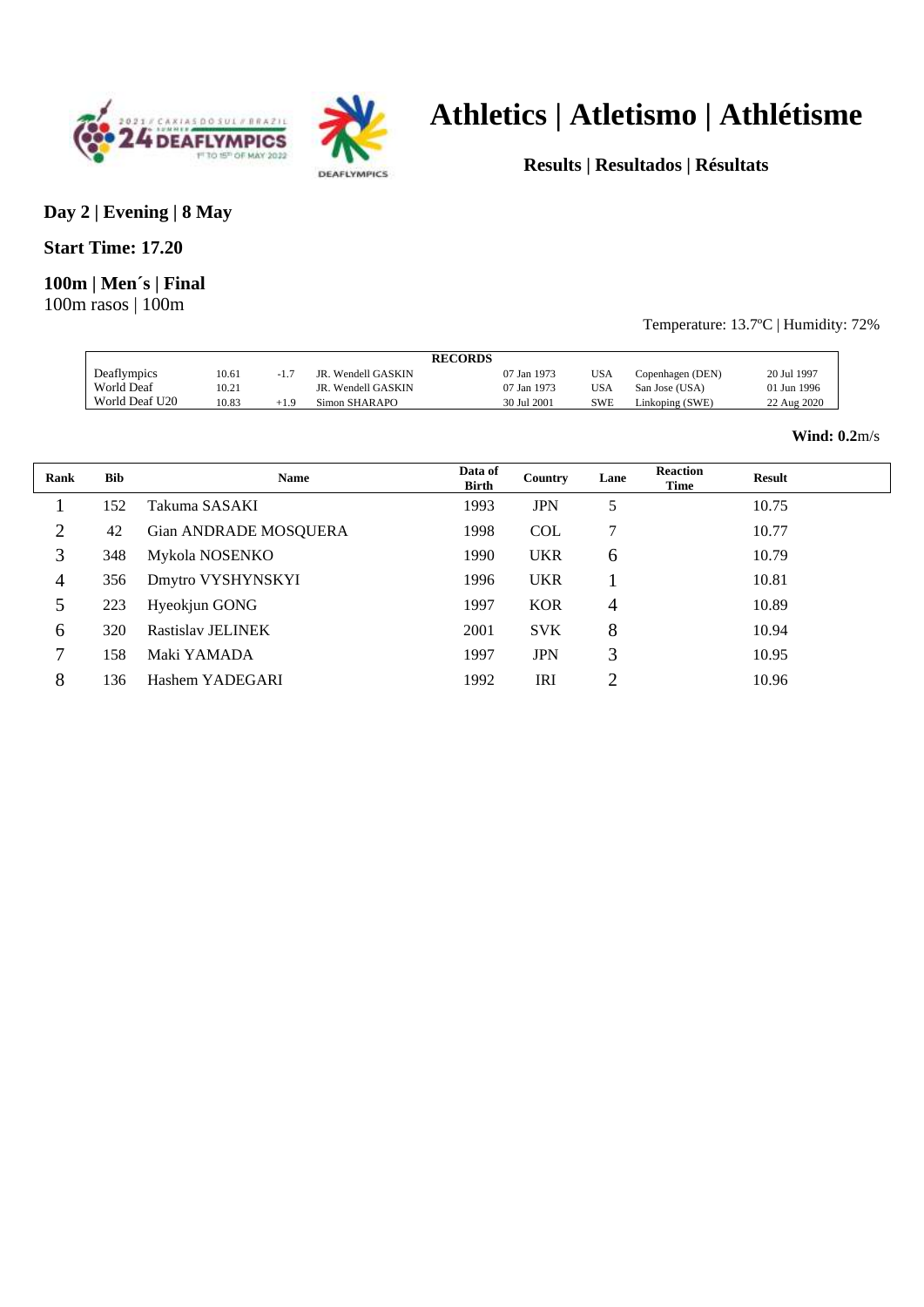



**Results | Resultados | Résultats**

#### **Day 2 | Evening | 8 May**

#### **Start Time: 17.40**

#### **800m | Women's | Heptathlon | Heat 1**

800m rasos | 800m

Temperature: 12.5ºC | Humidity: 78%

|                |                |                       |                            | <b>RECORDS</b> |            |                |               |               |
|----------------|----------------|-----------------------|----------------------------|----------------|------------|----------------|---------------|---------------|
|                | Deaflympics    | 2:10.50               | <b>Rita WINDBRAKE</b>      | 28 Jul 1945    | <b>FRG</b> | Cologne (GER)  |               | 27 Jul 1981   |
|                | World Deaf     | 2:07.5                | <b>Rita WINDBRAKE</b>      | 28 Jul 1945    | <b>FRG</b> | Bonn (GER)     |               | 03 Jul 1977   |
|                | World Deaf U20 | 2:12.48               | <b>Iuliia ABUBIAKIROVA</b> | 27 Aug 1996    | <b>RUS</b> | Sofia (BUL)    |               | 02 Aug 2013   |
| Rank           | <b>Bib</b>     |                       | <b>Name</b>                | Data of        | Country    | Lane           | <b>Result</b> | <b>Points</b> |
|                |                |                       |                            | <b>Birth</b>   |            |                |               |               |
|                | 349            | Kateryna POTAPENKO    |                            | 1988           | <b>UKR</b> | 4              | 2.28.50       | 712           |
| $\overline{2}$ | 25             | Nadka NACHOVA         |                            | 2000           | <b>BUL</b> | 5              | 2.32.56       | 661           |
| 3              | 112            | <b>Hannah PETERS</b>  |                            | 1999           | <b>GER</b> | 7              | 2.35.86       | 621           |
| 4              | 318            | Leja GLOJNARIC        |                            | 2002           | <b>SLO</b> | 3              | 2.36.99       | 608           |
| 5              | 316            | <b>Iris BREGANSKI</b> |                            | 2001           | <b>SLO</b> | 6              | 2.40.10       | 572           |
| 6              | 173            | Yana SIBIRYAKOVA      |                            | 1987           | <b>KAZ</b> | 8              | 3.09.32       | 283           |
| 7              | 172            | Yelena PUTINTSEVA     |                            | 1981           | <b>KAZ</b> | $\overline{2}$ | 3.42.55       | 073           |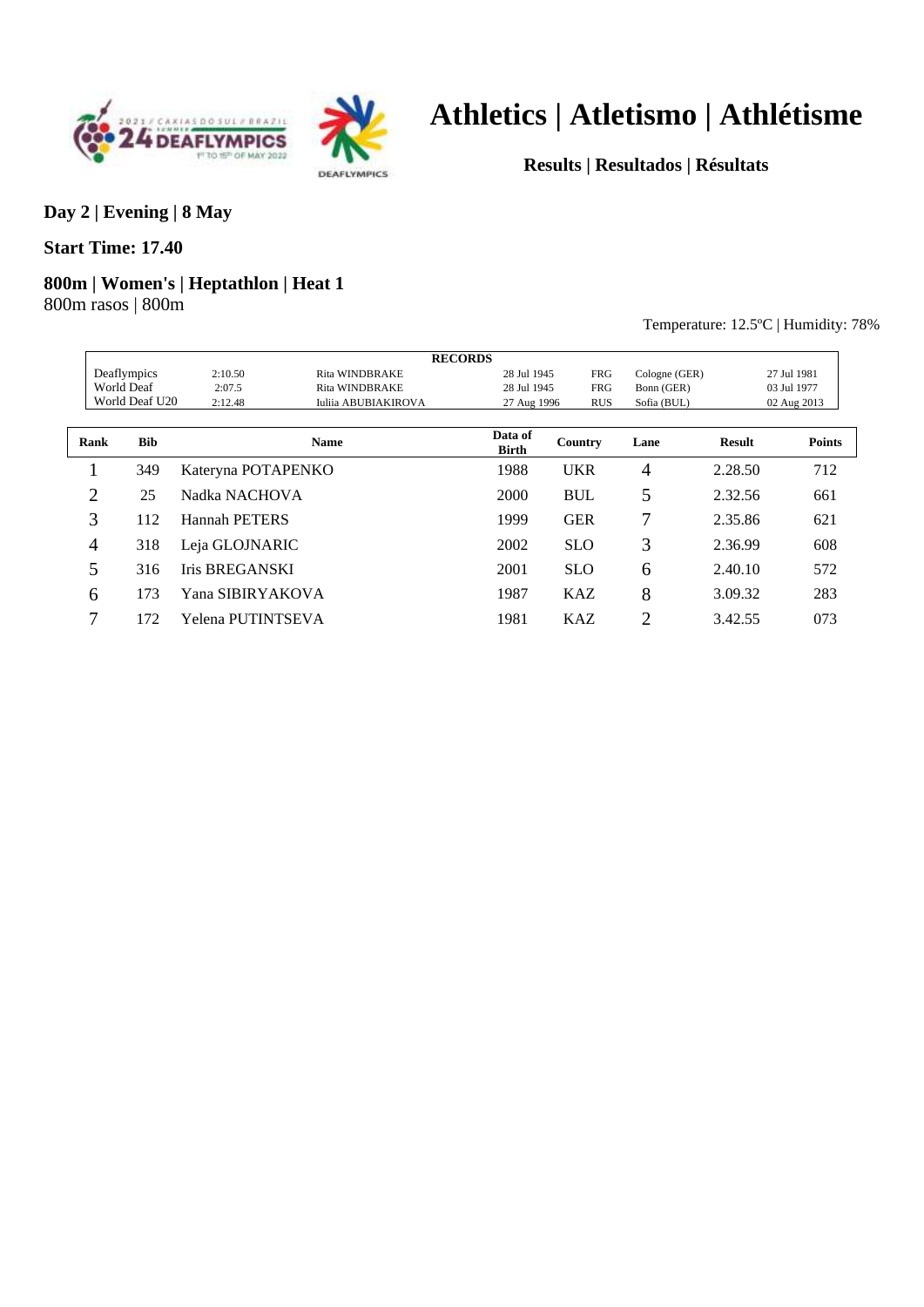



**Results | Resultados | Résultats**

#### **Day 2 | Evening | 8 May**

### **Heptathlon | Women's | Final** Heptatlo

|                |                             |                       | <b>RECORDS</b>      |                  |             |               |             |
|----------------|-----------------------------|-----------------------|---------------------|------------------|-------------|---------------|-------------|
| Deaflympics    |                             | 4930                  | Anastasia KLECHKINA | 04 Aug 1994      | <b>RUS</b>  | Sofia (BUL)   | 31 Jul 2013 |
| World Deaf     |                             | 5062                  | Kairit OLENKO       | 21 Dec 1985      | <b>EST</b>  | Izmir (TUR)   | 25 Sep 2008 |
| World Deaf U20 | Anastasia KLECHKINA<br>4930 |                       | 04 Aug 1994         | <b>RUS</b>       | Sofia (BUL) | 31 Jul 2013   |             |
|                |                             |                       |                     |                  |             |               |             |
| Rank           | <b>Bib</b>                  |                       | <b>Name</b>         | Data of<br>Birth | Country     | <b>Result</b> |             |
| ı              | 318                         | Leja GLOJNARIC        |                     | 2002             | <b>SLO</b>  | 4690          |             |
| $\overline{2}$ | 349                         |                       | Kateryna POTAPENKO  | 1988             | <b>UKR</b>  | 4602          |             |
| 3              | 316                         | <b>Iris BREGANSKI</b> |                     | 2001             | <b>SLO</b>  | 4142          |             |
| 4              | 25                          | Nadka NACHOVA         |                     | 2000             | <b>BUL</b>  | 4106          |             |
| 5              | 112                         | Hannah PETERS         |                     | 1999             | <b>GER</b>  | 3933          |             |
| 6              | 173                         |                       | Yana SIBIRYAKOVA    | 1987             | <b>KAZ</b>  | 2612          |             |
| 7              | 172                         |                       | Yelena PUTINTSEVA   | 1981             | <b>KAZ</b>  | 1543          |             |
| -.-            | 17                          |                       | Joyce DOS SANTOS    | 1986             | <b>BRA</b>  | <b>DNF</b>    |             |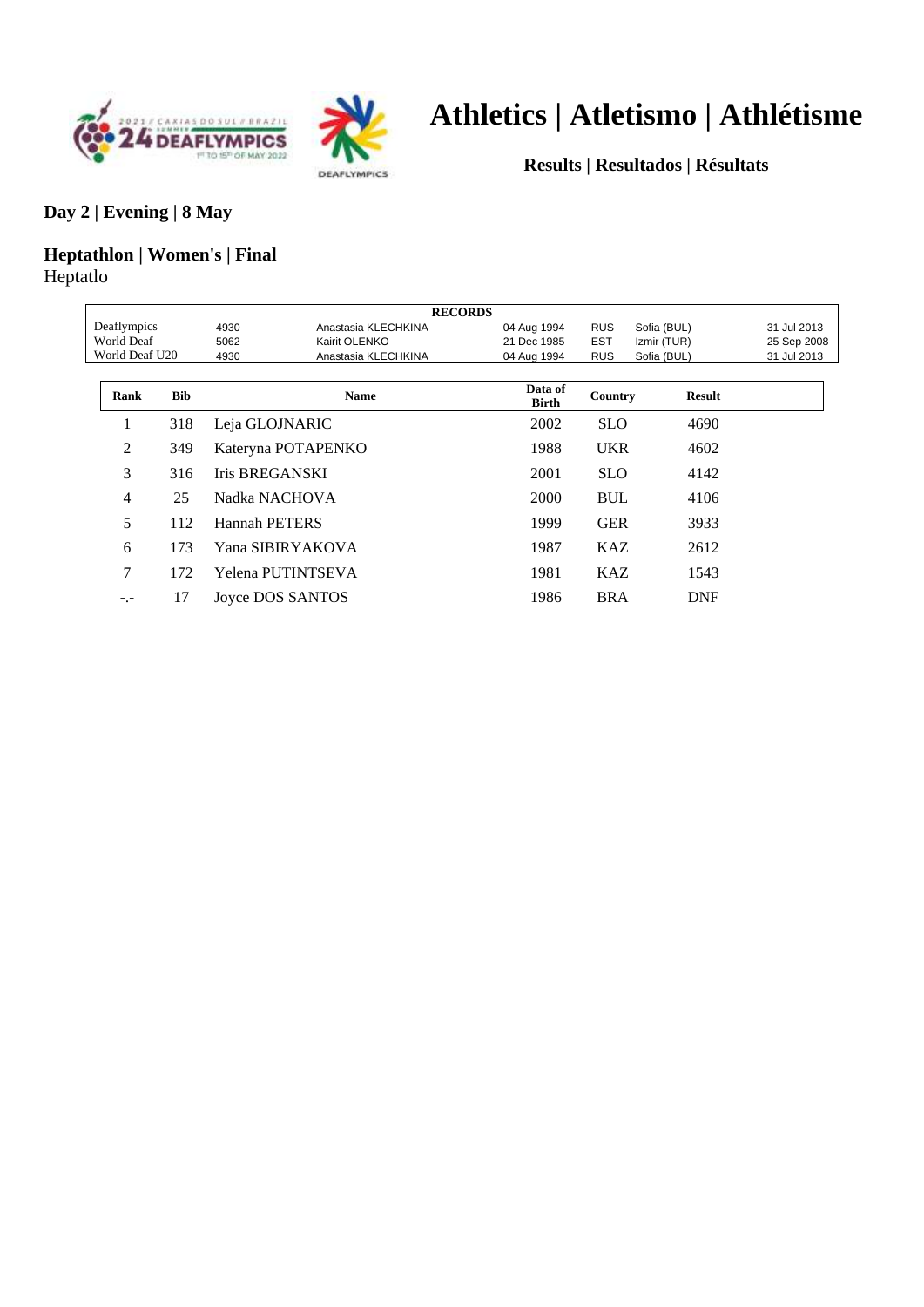



**Results | Resultados | Résultats**

Temperature: 12.5ºC | Humidity: 79%

### **Day 2 | Evening | 8 May**

#### **Start Time: 18.00**

#### **4x400m Relay | Mixed | Final**

Revezamento 4x400m | Relais 4x400m

|              |                           |                          |                                                                                      | <b>RECORDS</b> |                                                          |                |                                |               |            |
|--------------|---------------------------|--------------------------|--------------------------------------------------------------------------------------|----------------|----------------------------------------------------------|----------------|--------------------------------|---------------|------------|
|              | Deaflympics<br>World Deaf | vacant<br>3:31.28        | Ukraine<br>Kristina KINIAIKINA<br>Dmtryo RUDENKO<br>Solomiia KUPRYCH<br>Sergii DRACH |                | 08 May 2000<br>12 Jun 1990<br>10 Jan 1990<br>02 Apr 1988 | <b>UKR</b>     | Lublin (POL)                   | 26 Aug 2021   |            |
|              |                           | World Deaf U20<br>vacant |                                                                                      |                |                                                          |                |                                |               |            |
| Rank         | <b>Bib</b>                | <b>Name</b>              |                                                                                      | Data of Birth  | Country                                                  | Lane           | <b>Reaction</b><br><b>Time</b> | <b>Result</b> |            |
| $\mathbf{1}$ | 341                       | Kristina KINIAIKINA      |                                                                                      | 2000           | <b>UKR</b>                                               | 3              |                                | 3.34.18       | <b>WDR</b> |
|              | 350                       | Dmytro RUDENKO           |                                                                                      | 1990           |                                                          |                |                                |               |            |
|              | 344                       | Solomiia KUPRYCH         |                                                                                      | 1990           |                                                          |                |                                |               |            |
|              | 339                       | Sergii DRACH             |                                                                                      | 1988           |                                                          |                |                                |               |            |
| 2            | 198                       | George MUTHEE            |                                                                                      | 1999           | <b>KEN</b>                                               | 7              |                                | 3.40.76       |            |
|              | 182                       | Linet FWAMBA             |                                                                                      | 1993           |                                                          |                |                                |               |            |
|              | 215                       | Beryl WAMIRA             |                                                                                      | 1995           |                                                          |                |                                |               |            |
|              | 213                       | <b>Isaac TONGI</b>       |                                                                                      | 2002           |                                                          |                |                                |               |            |
| 3            | 357                       | <b>Jarvis ANDERSON</b>   |                                                                                      | 2004           | <b>USA</b>                                               | $\mathbf{1}$   |                                | 3.41.87       |            |
|              | 378                       | Emily WILSON             |                                                                                      | 2000           |                                                          |                |                                |               |            |
|              | 359                       | Oceana BROWN             |                                                                                      | 2004           |                                                          |                |                                |               |            |
|              | 372                       | <b>Taylor KOSS</b>       |                                                                                      | 1993           |                                                          |                |                                |               |            |
| 4            | 44                        | Janer CABEZAS ROSERO     |                                                                                      | 1988           | <b>COL</b>                                               | 8              |                                | 3.47.19       |            |
|              | 49                        | Erika MARTINEZ BELTRAN   |                                                                                      | 2000           |                                                          |                |                                |               |            |
|              | 45                        | Jineth CALAMBAS MUNOZ    |                                                                                      | 1999           |                                                          |                |                                |               |            |
|              | 41                        | Diego ALVAREZ            |                                                                                      | 1997           |                                                          |                |                                |               |            |
| 5            | 70                        | Eloy GONZALEZ OSORI      |                                                                                      | 2002           | CUB                                                      | $\overline{4}$ |                                | 3.53.07       |            |
|              | 66                        | Leydis CASTILLO ROJAS    |                                                                                      | 2002           |                                                          |                |                                |               |            |
|              | 64                        | Ana BLANCO PEREZ         |                                                                                      | 1980           |                                                          |                |                                |               |            |
|              | 63                        | Jasiel BELL LOPEZ        |                                                                                      | 2001           |                                                          |                |                                |               |            |
| 6            | 147                       | Hiroto KITADANI          |                                                                                      | 2002           | <b>JPN</b>                                               | $\overline{2}$ |                                | 3.55.96       |            |
|              | 146                       | Hinako KAMIMORI          |                                                                                      | 2001           |                                                          |                |                                |               |            |
|              | 156                       | Yuji TAKADA              |                                                                                      | 1984           |                                                          |                |                                |               |            |
|              | 150                       | Mio OKADA                |                                                                                      | 1997           |                                                          |                |                                |               |            |
| 7            | 171                       | Ruslan ORYNBASSAROV      |                                                                                      | 1994           | <b>KAZ</b>                                               | 6              |                                | 4.12.54       |            |
|              | 172                       | Yelena PUTINTSEVA        |                                                                                      | 1981           |                                                          |                |                                |               |            |
|              | 169                       | Faina MEIRMANOVA         |                                                                                      | 2006           |                                                          |                |                                |               |            |
|              | 175                       | Rakhat TABULOV           |                                                                                      | 2002           |                                                          |                |                                |               |            |
| 8            | 18                        | Jessica GALDINO          |                                                                                      | 1992           | <b>BRA</b>                                               | 5              |                                | 4.13.01       |            |
|              | 19                        | Lucas MENDES             |                                                                                      | 1996           |                                                          |                |                                |               |            |
|              | 13                        | Aline BIEGER             |                                                                                      | 1993           |                                                          |                |                                |               |            |
|              | 22                        | Romailson SANTANA        |                                                                                      | 1997           |                                                          |                |                                |               |            |